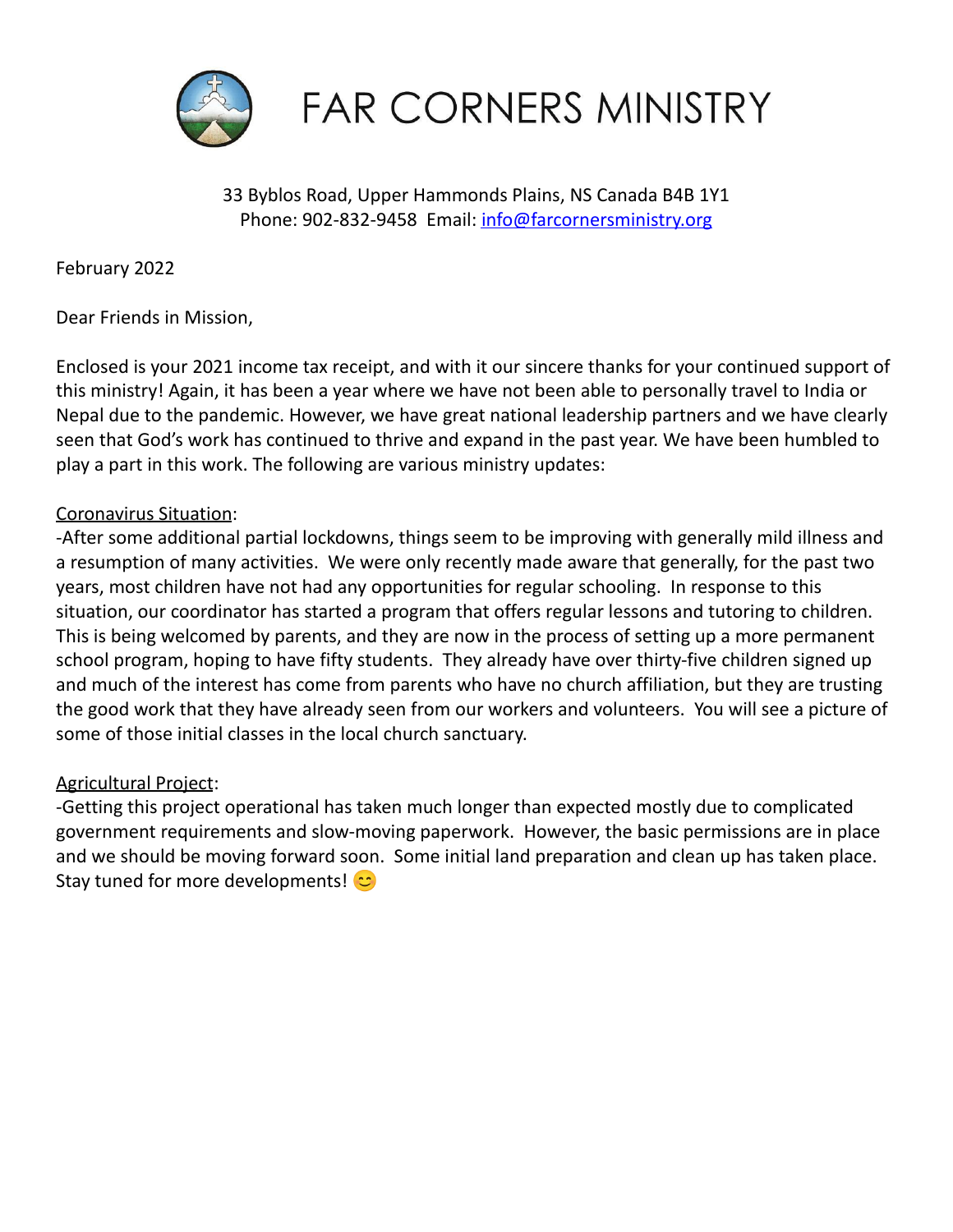



Church and addition completed Partially constructed church Children receiving schooling

# Church Construction:

-The additional building beside our 2020 church construction project has been completed. You will see a picture of both buildings above. This location, just outside of a major centre, is becoming a key hub for various ministry happenings. Along with regular church meetings, it has already hosted extra programs such as leadership training and a pre-Christmas outreach to the surrounding communities. Many more things are planned for this space in 2022.

-In our last newsletter we mentioned the need for a new structure for a growing church that was meeting in a tent-like shelter. After looking at the need in the area, and the amount of growth happening with new believers, we decided to go ahead in faith with a permanent church building. The total cost will be nearly \$13,000, and we have received donations to cover over half, with approx. \$5,500 still needed. The church is under construction and a picture is included above. This growing congregation now has around 34 families compared to 18 families when we started!

# Supported Pastors & Theological Education:

-In 2021 we added four new pastors to those receiving monthly support. Recently we learned of challenges they face associated with the increased cost of living. We feel strongly that one of our most important roles as a ministry is to support these dedicated Christian workers. So, as of January 2022, we have increased the monthly support for the pastors by 17% now giving them \$140. All of the pastors are working diligently, and they have many wonderful stories of new people coming to faith and becoming part of these various church families. Often, their initial interest in faith has come out of the generosity shown to them through food relief given during the pandemic.

### Opportunities to Help:

# -As mentioned above, **we still need to cover approximately \$5,500 in funding to complete the most recent church building.**

-The Indian government is bringing in new regulations that every church should be registered, and every pastor must have recognized theological training and eventually be ordained. This will be a